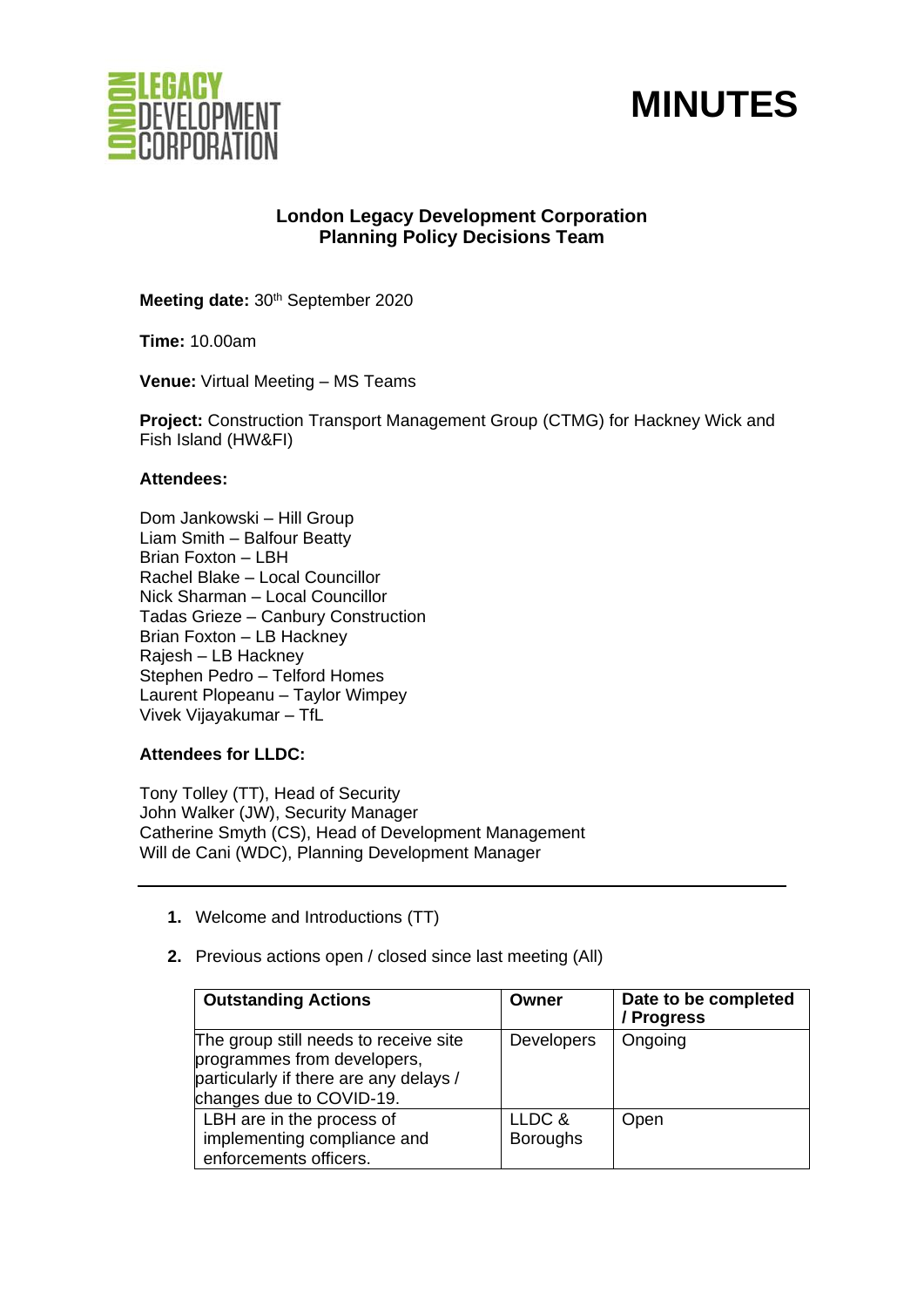| BF confirmed LBH advertised for<br>compliance officer role in<br>September. BF also confirmed<br>enforcement officer role has been<br>delayed due to COVID-19<br>requirements. |             |      |
|--------------------------------------------------------------------------------------------------------------------------------------------------------------------------------|-------------|------|
| TT confirmed the Road Safety Study<br>(RSS) was issued to LLDC by the<br>consultant by in September.                                                                           | <b>LLDC</b> | Open |

- *BF confirmed LBH have advertised for compliance officer and are expecting to interview during mid-October*
- *BF confirmed that LBH are pausing the appointment of a new enforcement officer until January 2021*

## *Road Safety Study*

- *TT confirmed the RSS has been received and it has been shared with local councillors for review and discussion*
- *TT provided the group with an overview of the initial findings within the RSS*
- *NS raised concern of delay of implementation and continued risk along Berkshire Road, Wallis Road and White Post Lane and something that needs to be addressed*
- *RB raised issues along Rothbury Road (northbound) that appear to be under-assessed in the initial findings of the RSS*
- **3.** Discussion on development sites (All)

## *Telford Homes – Wallis Road*

- *SP confirmed no deliveries are being accepted before 9am and during school drop-off hours*
- *SP confirmed all works, including utilities are now ongoing on-site and no off-site works are expected in the immediate future*
- *SP confirmed hoarding adjacent to Block A, at the western end of the site is due to come down by mid-October.*
- *SP confirmed the hoarding is being cleared to support LBH to implement the relevant s278 works including additional lighting*

## *Canbury Construction – Wallis Road & Berkshire Road*

• *TG confirmed all scaffolding along Wallis and Berkshire Road has been removed and replaced with herras fencing*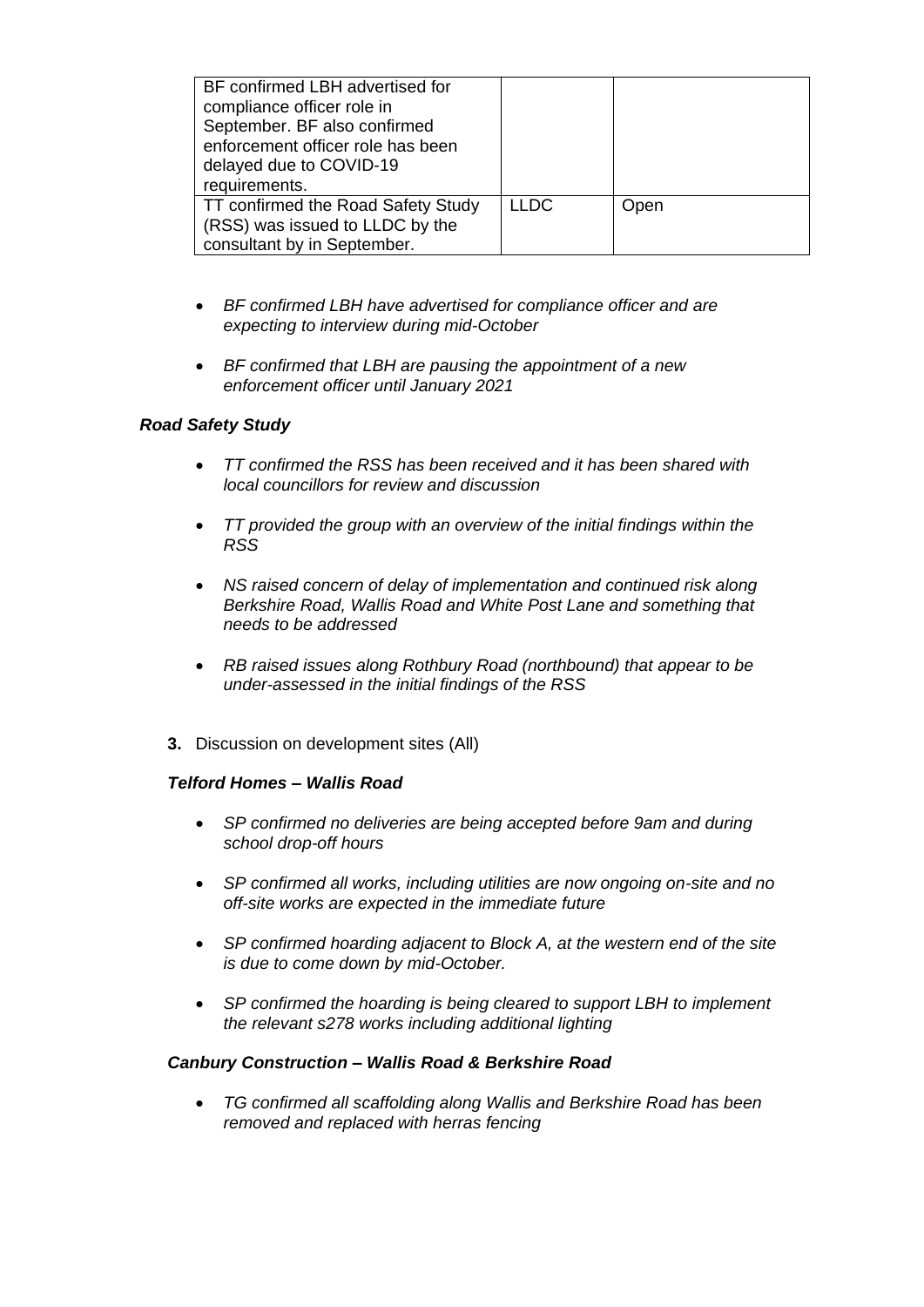- *TG confirmed their completed new building had been spray painted since the last meeting and this has since been addressed by Canbury Construction*
- *TG confirmed s278 works are being completed by the end of September which should increase the space around the site on the footway*
- *TG confirmed Thames Water have started the connection to the site which should be complete by 3rd October*
- *TG confirmed works ongoing are now confined to internal works only*
- *TT requested Traffic Management Plans (TMPs) in relation to the latest phase of works*

## *L&Q – Bream Street*

• *The group noted no representative attended from L&Q in relation to their site and WDC confirmed he would get an update via email and circulate to the group after the meeting which would be open to comments and questions.*

## *Hill Group – Wyke Road*

- *DJ confirmed scaffolding is due to be removed along blocks that are anticipated to be handed over by the end of 2020*
- *DJ confirmed all services have been installed so no further disruption is expected along the highways*
- *DJ confirmed a lot of site operative vehicles and vans have been broken into and tools stolen whilst operatives are on-site*
- *DJ confirmed all internal site roads have now even tarmacked and completed*

## *Balfour Beatty - Bridges*

- *LS confirmed all COVID-19 measures are still in place and working well*
- *LS confirmed concrete pours are ongoing on-site*
- *LS confirmed the bridge was lifted and secured on the 12th September and crane subsequently removed from the site*
- *LS confirmed utility diversion along Roach Road / Monier Road is due in the first week of November which will lead to footway closure*
- *LS confirmed further works are planned in November that are still to be confirmed*
- *TT requested an updated programme and LS confirmed he would circulate it to the group*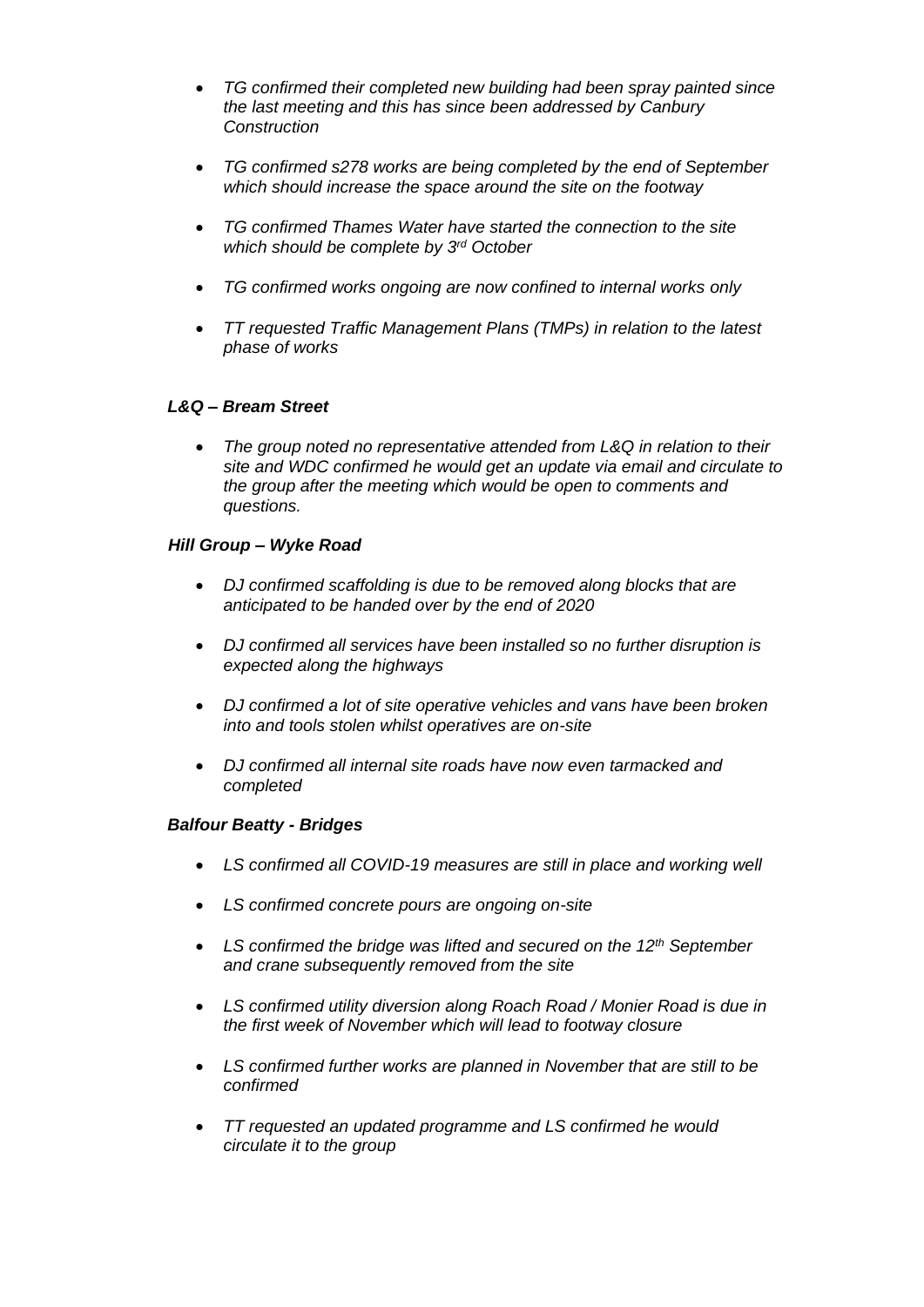- *RB queried whether there would be delays to the bridge opening and highlighted the importance of the bridge opening to bus, pedestrian and cycles only*
- *LS confirmed that Balfour Beatty's latest programme is for completion in February 2021 and TT confirmed there would be a slight delay into operational opening as LBTH will be installing some signage, infrastructure and other equipment.*
- *DJ commended LS on their recent communication regarding major works.*

# *Taylor Wimpey*

## *Monier Road*

- *LP reminded the group that a heavy machinery delivery is due for 4th October and communication has been shared with neighbouring developers*
- *LP confirmed that piling is due to start in early October*
- *LP confirmed the duration of the project is expected to run for 2 years and currently expected to be completed in December 2022*
- *LP confirmed Taylor Wimpey have taken on another site and due to start on-site at Telereal Trillium, Rothbury Road in June 2021*
- *LP reminded the group that during the construction and whilst Monier Road is bus only, Taylor Wimpey have approval to use Monier Road (up to their site) for construction access*
- *The group made clear that Taylor Wimpey would not be using the Monier Road bridge for construction vehicles*
- *TT requested an updated CMP and LP confirmed he would share with the group*

## *Wick Lane*

- *The group noted no representative attended from Taylor Wimpey in relation to their Wick Lane site and WDC confirmed he would get an update via email and circulate to the group after the meeting which would be open to comments and questions*
- *LP also acknowledged no presentative was in attendance from Wick Lane and confirmed he could share any messages with the site manager to feedback to the group on*
- *TT provided examples of site operatives not complying with safety measures and operating in an unsafe manner adjacent to the Wick Lane site*
- *LP confirmed the example provided by TT was in relation to the highways works being carried out by LBTH sub-contractors*